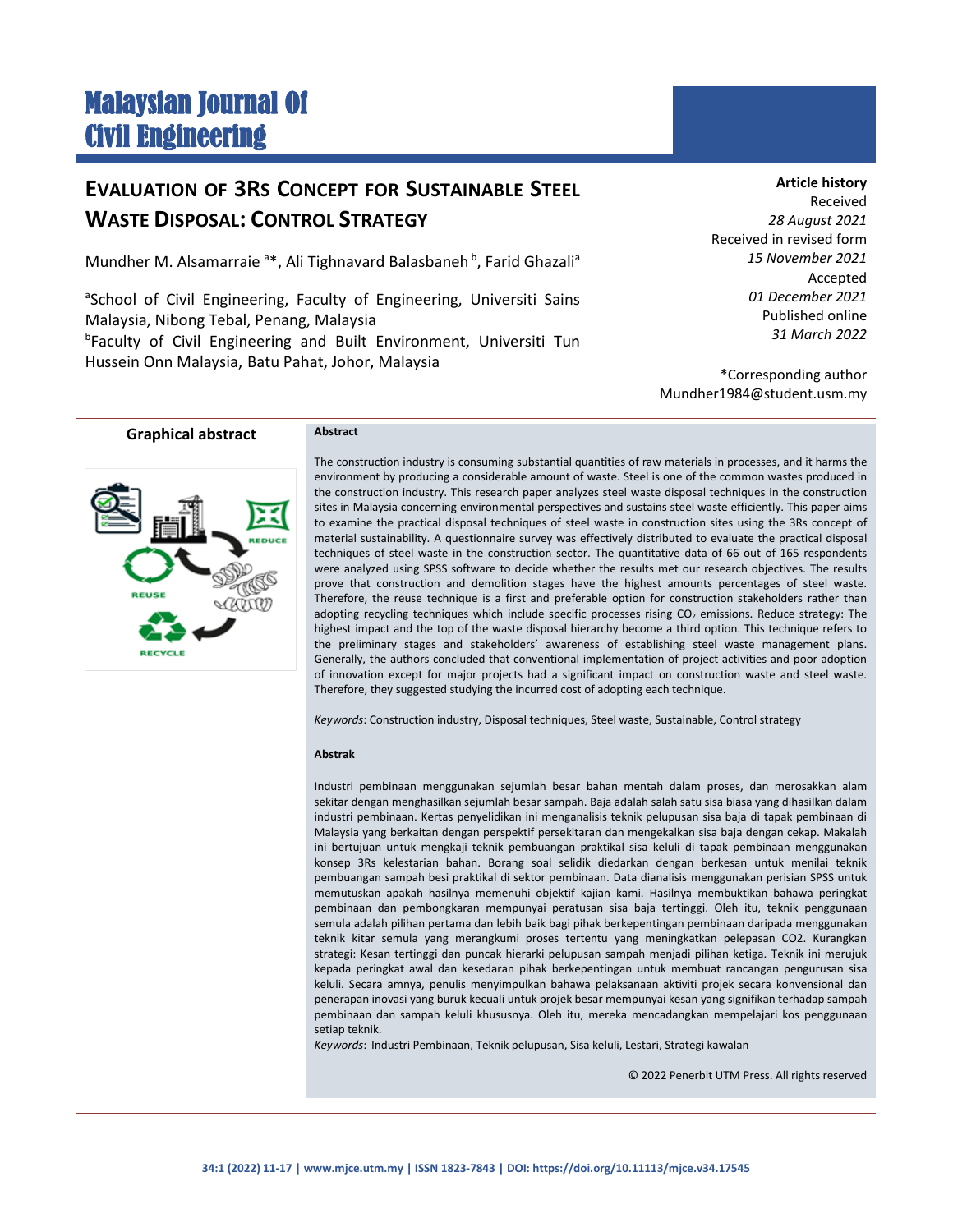#### **1.0 INTRODUCTION**

The construction sector is an integral part of many countries' economies (Alsamarraie & Ghazali, 2021). This sector contributes to producing large amounts of unique waste materials from construction and demolition practices, leading to an unbalanced state influencing environmental issues such as  $CO<sub>2</sub>$  emissions (Schütte, 2015). Construction waste management is one of the most well-known barriers we experience in a construction site. Waste disposal became a problem due to the increasing numbers of construction projects, repetitive use of various building materials on-site, and land scarcity (Hatem et al., 2021).

 Nowadays, steel is one of the most extensive materials usages in construction sites because of its unique characteristics and advantages compared to other materials. Although steel is considered a great sustainable material compared to other materials, steel fabrication and recycling processes make it more complicated and not easy to manage (G. Wypych, 2013). Many progressive endeavours decrease the depletion of natural resources, but achieving 100% use out of these resources is impossible; therefore, sustainability must be considered during resource planning (Akhtar & Sarmah, 2018).

 The concept of waste reduction, resource reuse, and products recycling is frequently referred to as the "3Rs." Reduction entails selecting to use items carefully in order to minimize the generation of waste. Reuse refers to the recurrent use of objects or portions of items that retain useable characteristics. Recycling is the process of reusing waste as a resource. The minimization of waste could be accomplished efficiently by emphasizing the first of the three R's.

 Construction wastes are still outcasted in landfills. It might be conceivable to dispose of a specific amount of construction waste through cautious planning. For instance, steel formwork may be fit for being utilized for concrete work activities, which would be reused somewhere else on the project instead of timber formwork, which is classed as waste once used. Other sorts of construction waste are equipped for being limited: For instance, items given with reduced packaging or those made out of recycled materials. There can likewise be chances to reuse materials and things in a reasonable condition (for example, doors, windows, roof tiles, and others) or change them for different materials with an alternate construction site. Materials and items that cannot be dispensed with, minimized, or reused may be discarded as waste. Wastes are arranged and classified before being sent to disposal places to enable waste contractors to oversee and guarantee that hazardous waste is handled efficiently.

 The construction industry became one of the most critical sectors that influence the environment by consuming natural resources and large disposal of waste material. Moreover, it creates unbalanced ecological problems, potential sewage, and the main  $CO<sub>2</sub>$  emissions issue, increasing the risk of global warming by extracting materials, producing new ones, and fabrication processes. Steel is one element that makes a significant contribution to the solid waste construction industry (Yahya & Boussabaine, 2016). Steel consumed in the buildings is typically subjected to various processing technologies, such as coating, heating with non-metallic substances, reacting with chemicals, and doping with other metals. The production of

steel is correlating to high levels of fuel consumption rates and subsequent  $CO<sub>2</sub>$  emissions.

 This problem has become more extensive in recent years due to the need for more urbanization, population growth, and economic activities. This study will mainly discuss evaluating steel waste disposal techniques to create sustainable waste management processes at the construction site. Steel properties can be unchanged and recycled continuously, and thus, steel can be one of the most recycled materials on earth. Steel is the second-highest material waste generated on-site (Muhaidin & Chan, 2018). The construction industry contributes to the most influential environmental pollutants (Yahya & Boussabaine, 2010).

 Different types of steel waste are disposed of on-site such as steel reinforcement bars. There are many applications of steel waste disposal practices implemented on-site. Still, it may not be the right choice for environmental issues rather than an easy way to get rid of steel waste. A hierarchy of waste management put the minimization of waste and the 3R techniques according to their priority (DOTE, 1995; Sadi & Abdullah, 2012; UNEP-IETC, 1996). The reduction is one of the most efficient methods to control and manage steel waste during the construction and demolition stages. It helps reduce waste generation, transportation, cost, disposal, and recycling (Poon et al., 2004). High concentrations of heavy metals (HMs) have adverse effects on the environment (Mertz, 1981; Vongdala, 2018). HMs include chromium (Cr), cadmium (Cd), copper (Cu), lead (Pb), nickel (Ni), and zinc (Zn) (Jaishankar et al., 2014).

 The failure to handle hazardous waste, which comprises large components of toxic chemicals, heavy metals, or irradiation materials, is considered a threat to human health and the environment (Kamaruddin et al., 2017). Using inappropriate disposal practice exacerbates the problem of  $CO<sub>2</sub>$  emissions and increase the cost of ecological issues (Hu, 2011; Saat, 2013). Two of the best environmental advantages are the protection of landfill space and a decrease in greenhouse gases. Construction and demolition waste contributes 10-30% to the solid waste collected at many Landfills worldwide (Hu, 2011). The study aims to study the steel waste disposal techniques of the construction sites in Malaysia and evaluate the practical disposal techniques for the efficient use of steel waste. This study aims to estimate project stages that contribute to higher steel waste production and compare practical waste disposal techniques for construction sites. For the first objective, a study through construction project stages indicates higher steel waste production on site. In the second objective, a survey on the (3Rs) methods, reduce, reuse, recycling to identify the practical technique in the opinion of the stakeholders on-site. This research paper focuses only on the steel waste in construction sites due to the various types of construction waste. Recently, steel represents a significant material used in many construction sites and produces considerable waste. Focusing on steel waste allows us to assess the practices and achieve environmental sustainability. The scope of this work will cover construction sites in Malaysia. In addition, the most common types of construction projects (housing units, commercial, high residential, industrial) were taken as a sample for this research. This article discussed the gap in recent studies towards implementing construction steel waste management in the construction sector. The importance of this study is to estimate the steel waste for different stages and assess the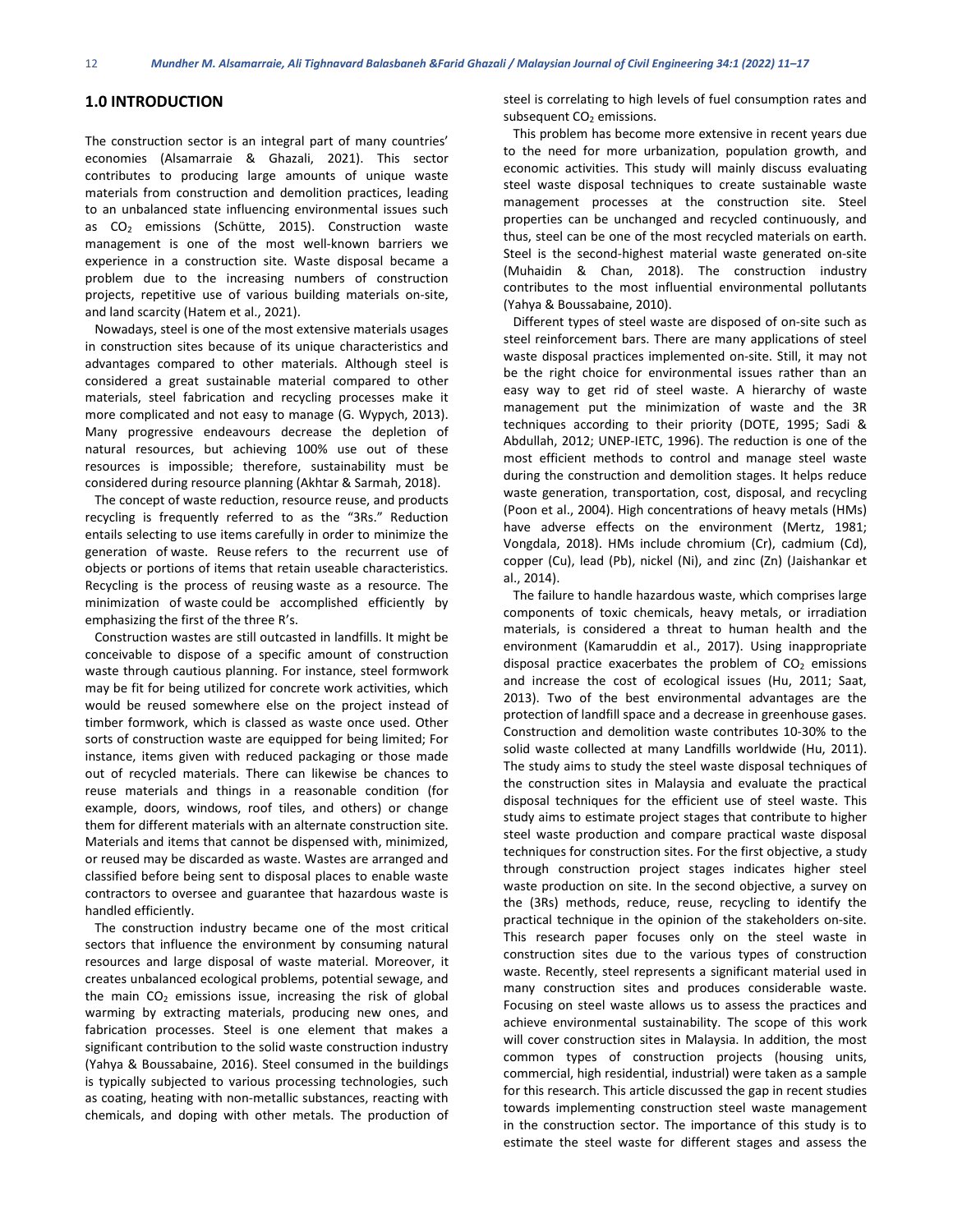performance of the 3R techniques in Malaysia towards waste produced on-site.

### **2.0 LITERATURE REVIEW**

Construction waste generation occupied most researchers' interests. Many types of research focus on the quantity and the management of waste from construction practices. Thus, throughout the previous two decades, sustainable construction practices significantly impacted the construction industry steel is among the primary sources of solid waste in the construction industry (Hu, 2011). Metals are divided into ferrous and non-ferrous, but the construction industry deals with ferrous materials in extensive use (Yahya & Boussabaine, 2016). Many steel forms are subjected to various formation and treatment processes such as coating, heating, and chemicals (Yahya & Boussabaine, 2016).

The enormous impact on the environment and high  $CO<sub>2</sub>$ emission of fuel consumption through fabrication processes of steel cause significant quantities of pollutants contaminating air, water and producing waste materials (Di Maria & Micale, 2014). Steel waste presented to the components will break down after some time, and residue salts are the final results of steel remaining and discharged into the dirt (Hu, 2011). These parts of steel remains will be washed by water into streams where they can take up by sea creatures and have an inconvenient effect on nature. The excessive use of raw materials, inappropriate waste handling, and lack of awareness towards the need to reduce waste are every day in construction sites in Malaysia (Begum et al., 2007). Malaysia was on The list of the major importers of steel in 2018 (Taira, 2020). Malaysia was on The list of the major importers of steel in 2018 (Taira, 2020) as shown in Table 1.

| Rank           | <b>Total Imports</b> | Mt   |
|----------------|----------------------|------|
| 1              | European Union (28)  | 44.9 |
| $\overline{2}$ | <b>United States</b> | 31.7 |
| 3              | Germany              | 26.6 |
| 4              | Italy                | 20.6 |
| 5              | Thailand             | 15.5 |
| 6              | South Korea          | 14.9 |
| $\overline{7}$ | France               | 14.9 |
| 8              | Belgium              | 14.8 |
| 9              | China                | 14.4 |
| 10             | Vietnam              | 14.1 |
| 11             | Turkey               | 14   |
| 12             | Mexico               | 13.1 |
| 13             | Poland               | 12.1 |
| 14             | Indonesia            | 11.7 |
| 15             | Spain                | 10.8 |
| 16             | Netherland           | 10.3 |
| 17             | Canada               | 9.1  |
| 18             | Philippines          | 9.1  |
| 19             | India                | 9.0  |
| 20             | Malaysia             | 8.0  |

**Table 1** Major importers of steel 2018

#### **2.1 Steel Waste**

Steel is a significant component for many applications and products on the market, such as automotive, construction, and

packaging. Malaysian steel consumption increased noticeably from 2000 to 2012, as shown in Figure 1. Steel has life cycle advantages over competing materials due to its relatively low energy consumption, high processability, conservation of natural resources, and widespread reuse of by-products.



**Figure 1** Steel consumption in Malaysia from 2000-2012by DOE (Hassan, 2014)

The contribution of steel to help achieve a triple lower level of environmental, economic, and social sustainability makes it vital for meeting today's needs without affecting the ability of society to meet the needs of the future. While competing materials focus their sustainability requirements on certain product application stages, the excellent steel sustainability indicators minimize the environmental impact when measured over the entire life cycle. Steel waste production is one of the pollution causes (Di Maria & Micale, 2014). The source of material waste can be found through whole construction project stages, whether in the initial stage, design stage, construction stage and covering the operation stage.

### **3.0 METHODOLOGY**

This section will describe the research design and methodology used to achieve this research. All questions in our research questionnaire were designed to answer the research objectives (UNEP-IETC, 1996). Thus, this research technique can be accomplished through a questionnaire. Quantitative research completes three primary aspects: it conceptualizes reality as far as factors, measures these factors, and thinks about connections between these factors (Jianxin & Bingjiang, 2002).

 Quantitative information collection mostly takes time and is considered time-consuming as the example measure is generally more prominent than subjective. The research design is a vital subject central to science, social science, and many different disciplines (Jianxin & Bingjiang, 2002). The research methodology received for this study is a questionnaire survey. The use of this technique accomplishes the dimensions of this research (Cohen et al., 2002). Information collected from one section is fundamental to detail and breaks down the data from the other part. One of the fundamental points of this research is to look at the steel waste management techniques utilized as a part of the construction industry. The population is groups set that achieve specification. The research population comprises contractors, sub-contractors, clients, engineers, consultants in the Johor Bahru area. The researcher has taken 40% of the targeting sample out of the population. Out of 165 sets of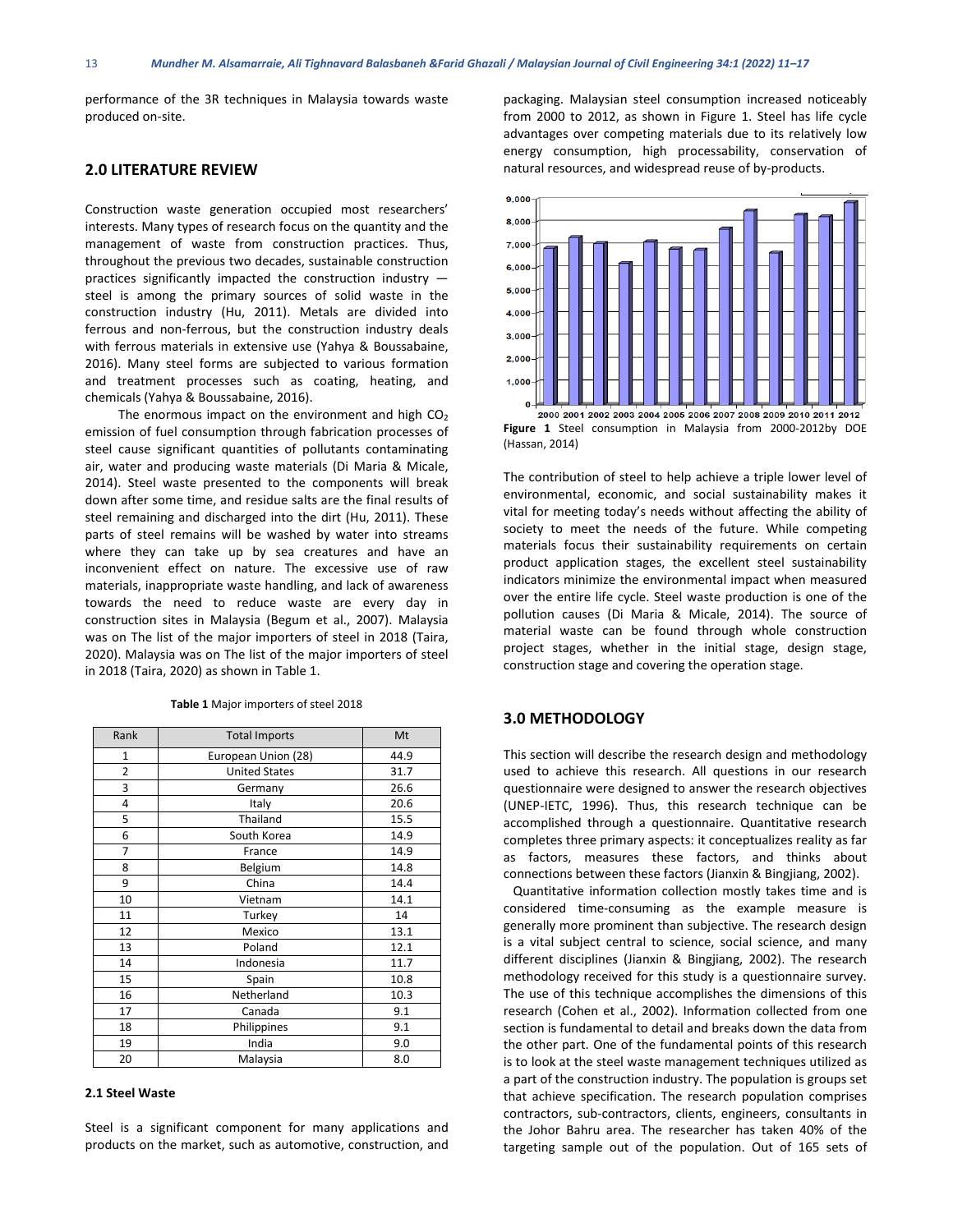questionnaires, the researcher only receives 66 sets of the questionnaire from the respondents. This driven respondent sampling method in a hidden population guarantees that each person gets the same probability of taking as a sample (Cohen et al., 2002). Hence increasing the number was not the main target of this research, but selecting a considerable number with a high potential was more important. According to (Akib & Ghafar, 2015), the questionnaire was applied to collect respondents' information, attitudes, and opinions about the research event. In addition, the questionnaire used the Likert scale as an indicator instrument to the relevancy of the collected data. This questionnaire is categorized into three parts A, B, and C. For sections B and C, they have a total number of questions that reach 40 to cover all potential aspects of our research.

#### **3.1 Section A**

This section compromises the background and general information of the respondents, their job, level of education, the age of an organization, type of buildings that the organization develops, and their experience in the construction industry—the data obtained from this section is used for demography analysis.

#### **3.2 Section B**

In this section, the researcher collects the information relating to steel waste quantities produced on-site for various activities and different stages of a project to determine the percentage of steel waste and whether we need special efforts to dispose of waste.

#### **3.3 section C**

In this section, the researcher asks questions that clarify the practical steel waste disposal techniques using the Likert scale to show the extent of impact for each method. The researcher persists in identifying the suitable strategy among all these implemented in the construction site. the operational framework of this study will be as in figure 2 below:



**Figure 2** Operational Framework

#### **3.4 Data Analysis**

The questionnaire was analyzed taking the software of Statistical Package for Social Science (SPSS). The usage of this software calculates essential information such as frequency, percentage, and mean. The credibility and the weight of the research depend enormously on the reliability and validity of the collected data. The essential data collection refers to the first-hand data collected directly by the researcher to use for their study. Moreover, this data was obtained by directing individual examinations through respondents and review utilizing a questionnaire. The pilot test was used to discover the questionnaire's validity and reliability. It is the way to pick out whether the respondent apprehends the meaning and language of the questionnaire. It is to discover either an issue in the perception of the preparation or different questionnaire problems.

#### **4.0 RESULTS AND DISCUSSION**

In this section, the authors discussed the results and interpreted the collected data. Therefore, the authors checked the reliability and the internal consistency of the instrument used. A reliability test was conducted to show The questions' suitability to work in the questionnaire group. The value of the Alpha Cronbach test for all items illustrates that it is reliable. Alpha Cronbach's value of each section in the questionnaire should be greater than 0.7 to meet an acceptable level (Gliem & Gliem, 2003). The table shows that α= 0.89 for section 1 and 0.83 for section 2. Thus, it is a good indication that the design of questions inside the questionnaire is working as groups, and the instrument is reliable, as shown below. Thus, it is a good indication that the design of questions inside the questionnaire is working as groups, and the instrument is reliable, as indicated in Table 1 and Table 2.

**Table 2** Reliability test for section 1

| <b>Reliability Statistics</b> |            |  |  |  |  |
|-------------------------------|------------|--|--|--|--|
| Alpha Cronbach test           | N of Items |  |  |  |  |
| 0.89                          | 19         |  |  |  |  |

**Table 3** Reliability test for section 2

| <b>Reliability Statistics</b> |            |  |  |  |
|-------------------------------|------------|--|--|--|
| Alpha Cronbach test           | N of Items |  |  |  |
| 0.83                          | 21         |  |  |  |

#### **4.1. Background of Respondents**

In this part, the data was analyzed for the background of the company and the project. The first analysis would be the position of the respondents. As we can see in Figure 3 that the significant group of respondents work at the site or indirect activities on the site as shown below, 52% of the respondents work as site engineers, site supervisors, consultants, and 26% of the respondents represent property developers. It is merely their nature of work that needed them to monitor work progress on-site compared to anyone else continuously. So, that gives us practical and trusted information for this survey.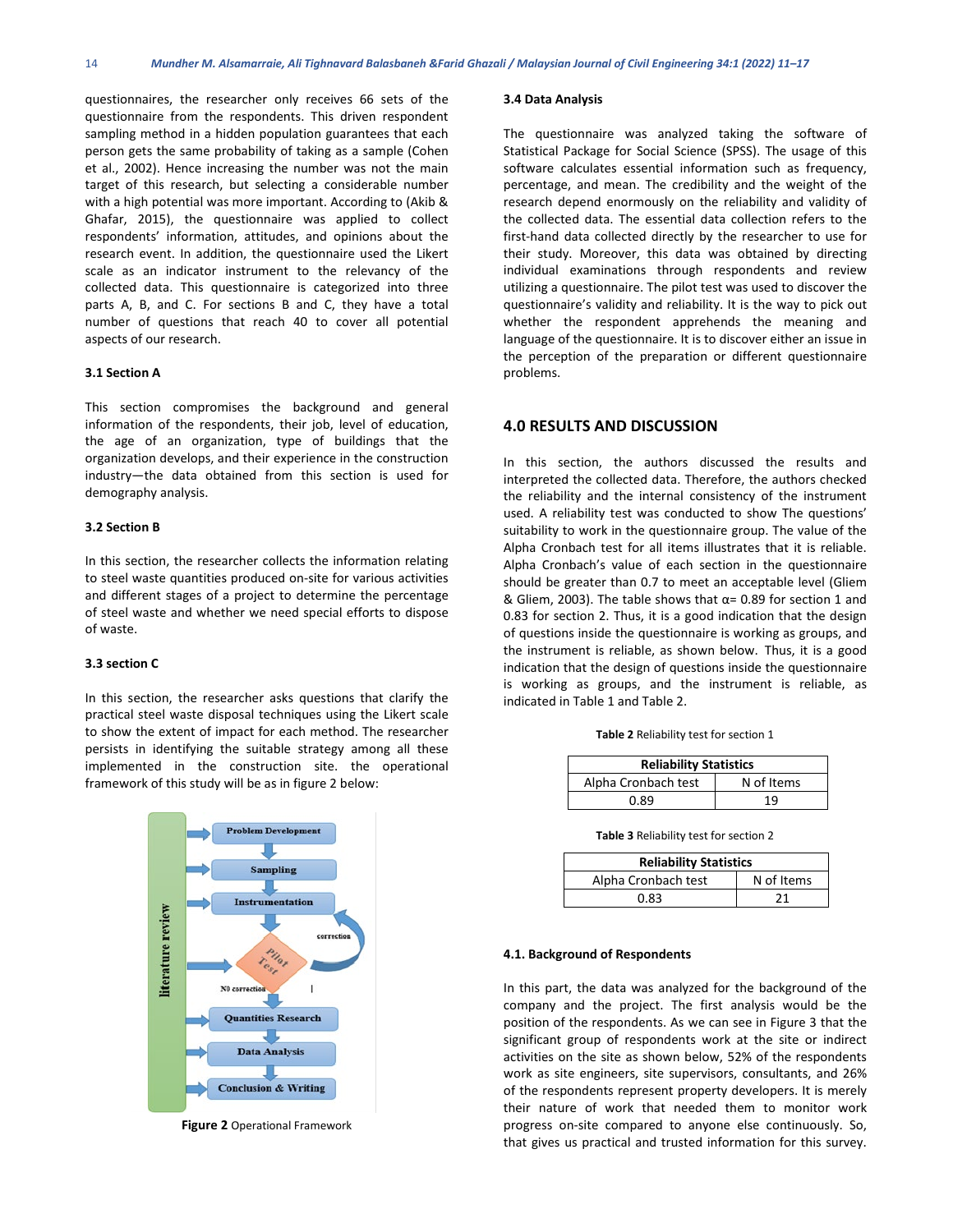10% of the respondents work as environmental officers, and 7% and 5% refer to energy control and building control officers, respectively. We noticed that respondents in the figure give low percentages of our sample because most officers do not work at the site rather than have an audit, monitoring, or certificate-granting role.



**Figure 3** The Respondents Position

The results in Figure 4 show that 36% of the companies are at the age of service from 11-20 years and the same percent for the companies from 6-10 years. In less rate, we can find that the companies with years of service bigger than 20 years come in 3<sup>rd</sup> place recorded 17% of the total sample, and the new companies only represent 12%. Thus, we can conclude from all the above percentages that our survey passed on multiple experienced companies to deal with our survey questions.



**Figure 4 The Respondents Year of service**

 The researcher analyzed the projects that participated in this study. The analysis results shown in Figure 5 show that most respondents came from two-story building projects (housing), which contribute 71% of the total data. It is because many twostory building projects are undertaken compared to other projects. High residential projects came after the housing projects with 14%, and commercial and industrial projects last with 10% and 5%, respectively.



**Figure 5** Type of buildings

#### **4.2 Steel Waste Stages and Techniques Ranking**

In the following analysis, the researcher analyzed the steel waste from activities in different project stages — the study results, as shown in the figure below. All the respondents agreed that the amount of steel waste produced at design, planning, and maintenance stages is recorded between (0-5) %; 95% of the respondents answered that storage and material handling do not exceed (0-5) %. However, in construction and demolition stages, the amount of steel waste record (5-10) % and (10-15) % respectively, this is a high percentage due to 64% of respondents give rising numbers of (5-10) % as compared to other options. In the demolition stage, 43% of the respondents answered that the amount of waste is between (5-10) %; while 50% of the respondents believe that the amount of waste between (10-15) % as shown in Figure 6 below:



**Figure 6**: Steel waste amount from project stages

 The data collected from the steel waste on the surveyed sites reveal a slight change in the steel waste quantities. Thus, for convenience, the data are given in percentage for project stages. However, the average amount of steel waste from all project activities records between (0-5) % from the statistical analysis. Therefore, there is a need to identify the waste produced on various stages because it represents considerable waste in the project. The practical techniques on-site analyzed, and the respondents record 21% regarding reducing technique because they believe that lowering steel waste should begin from the early stages of the project. All efforts to reduce steel waste during the construction of the building did not significantly contribute because we cannot prevent an inevitable steel waste occurrence. Also, the respondents prefer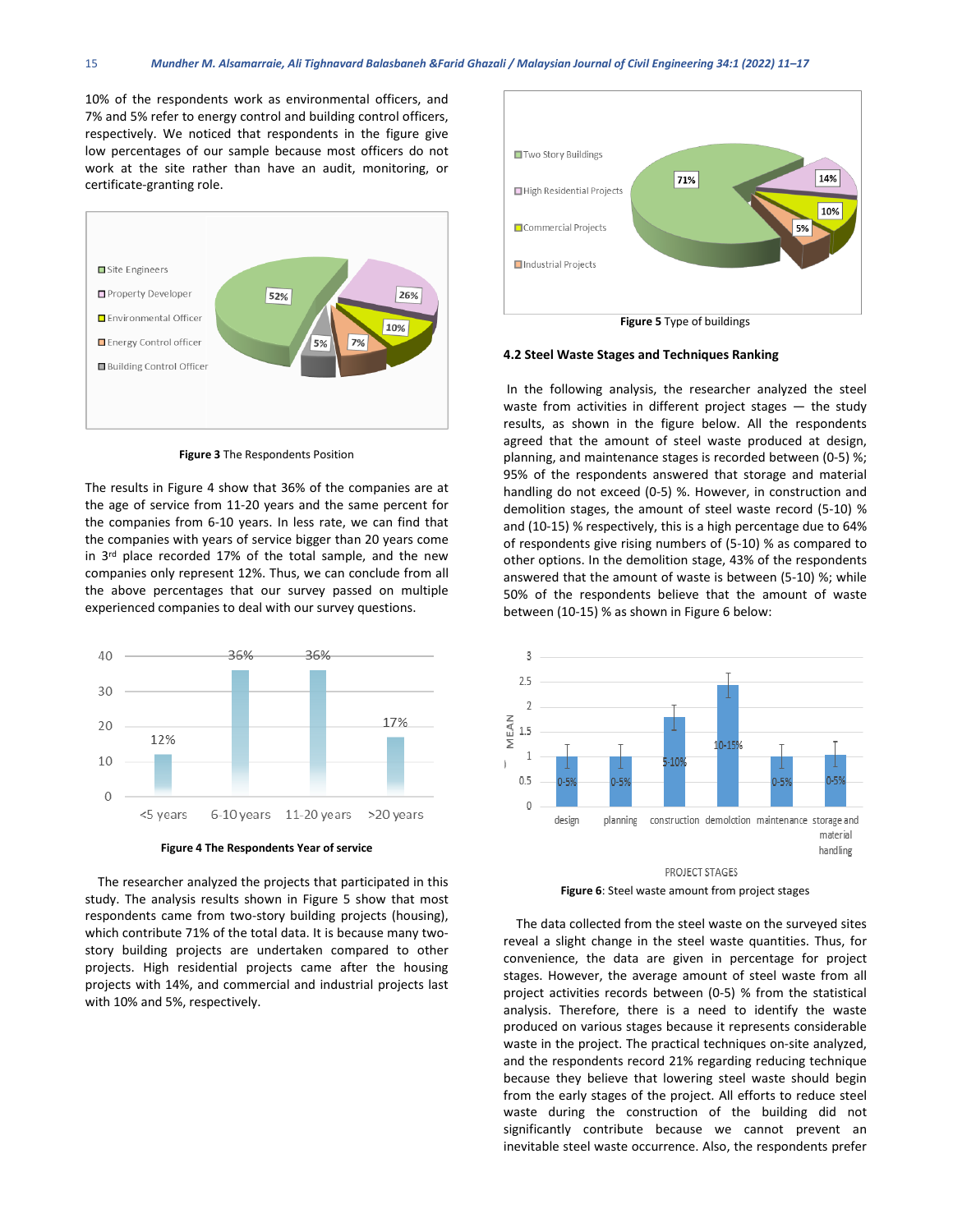to reuse steel waste materials in different activities before they think of other techniques. It is shown that 47% of respondents agreed to use this technique as a first option before recycling the steel waste, which records 3.3 in the mean and represents 32% of respondents come as a second practical option to dispose of steel waste on-site. The results are shown in Table 4.

**Table 4** Comparison of practical steel waste techniques

| <b>Techniques</b> | N  | Mean   | <b>Std. Deviation</b> | Percent |
|-------------------|----|--------|-----------------------|---------|
| Reduce            | 66 | 2.5476 | 0.30414               | 21%     |
| Recycling         | 66 | 3.3492 | 0.54575               | 32%     |
| Reuse             | 66 | 3.5476 | 0.55496               | 47%     |
| Valid N           | 66 |        |                       |         |

#### **5.0 CONCLUSION**

To conclude, the first objective has been reached, representing an estimation of project stages that contribute to steel waste production and highlighting the higher steel waste stages. The researcher put in rank the techniques according to their use, the most practical method used on-site, reuse technique. Through what comes out from these results, the researcher can conclude that our local construction industry has made much effort to consume steel waste during site activities but still have some barriers that stand against full use of these materials. All endeavours to reduce steel waste during preparation, planning of the project, and site activities gave poor records. Implementing a reduction strategy is not applicable because the construction industry remains following old procedures and techniques in many parts, except for the private sector companies that rely on high technology in various work stages. Most of the addressed issues are due to insufficient actors' adherence to relevant regulations and guidelines provided by Construction Industry Development Board (CIDB). The law enforcer must strictly take the role to monitor the application of regulation on the work activities continuously.

#### **Acknowledgment**

Primarily I would thank God for being able to complete this project with success. Also, I would like to thank Dr Ali Tighnavard Balasbaneh for his valuable guidance and contribution. I would also like to thank All construction and environmental sustainability staff who inspired me and gave me ideas while working on this project.

#### **References**

- [1] Akhtar, A., & Sarmah, A. K. 2018. Construction and demolition waste generation and properties of recycled aggregate concrete: A global perspective. *Journal of Cleaner Production*, *186*: 262–281. https://doi.org/10.1016/j.jclepro.2018.03.085
- [2] Akib, E., & Ghafar, M. N. A. 2015. The validity and reliability of assessment for learning (AfL). *Education Journal*, *4*(2): 64–68.
- [3] Alsamarraie, M. M., & Ghazali, F. 2021. *The Impact of COVID-19 and Control Strategies Adoptionin the Construction Sector*. *25*(6): 19524– 19531.
- [4] Begum, R. A., Siwar, C., Pereira, J. J., & Jaafar, A. H. 2007.

Implementation of waste management and minimization in the construction industry of Malaysia. *Resources, Conservation and Recycling*, *51*(1): 190–202. https://doi.org/10.1016/j.resconrec.2006.09.004

- [5] Cohen, L., Manion, L., & Morrison, K. 2002. *Research methods in education*. Routledge.
- [6] Di Maria, F., & Micale, C. 2014. A holistic life cycle analysis of waste management scenarios at increasing source segregation intensity: The case of an Italian urban area. *Waste Management*, *34*(11): 2382– 2392. https://doi.org/10.1016/j.wasman.2014.06.007
- [7] DOTE. 1995. *Making waste work: a strategy for sustainable waste management in England and Wales*. HMSO London.
- [8] Gliem, J. a, & Gliem, R. R. 2003. Calculating, Interpreting, and Reporting Cronbach's Alpha Reliability Coefficient for Likert-type Scales. *2003 Midwest Research to Practice Conference in Adult, Continuing, and Community Education*, *1992*: 82–88. https://doi.org/10.1109/PROC.1975.9792
- [9] Hassan, H. 2014. Best Available Techniques Guidance Document on. *Best Available Techniques Guidance Document on Waste Incinerator*.
- [10] Hatem, Z. M., Alsamarraie, M. M., & Flaih, A. Y. 2021. *Barriers to the Adoption of Industrialized Building System in Iraqi Construction Industry*. https://doi.org/http://dx.doi.org/10.21271/ZJPAS.33.3.4
- [11] Hu, Y. 2011. Minimization management of construction waste. *ISWREP 2011 - Proceedings of 2011 International Symposium on Water Resource and Environmental Protection*, *4*: 2769–2772. https://doi.org/10.1109/ISWREP.2011.5893453
- [12] Jaishankar, M., Tseten, T., Anbalagan, N., Mathew, B. B., & Beeregowda, K. N. 2014. Toxicity, mechanism and health effects of some heavy metals. *Interdisciplinary Toxicology*, *7*(2): 60–72. https://doi.org/10.2478/intox-2014-0009
- [13] Jianxin, Y., & Bingjiang, L. I. U. 2002. Life cycle inventory of steel products in China. *Acta Scientiae Circumstantiae (in Chinese)*, *22*(4): 519–522.
- [14] Kamaruddin, M. A., Aziz, H. A., Alrozi, R., & Jaafar, M. H. 2017. Exploring municipal solid waste and landfill management: A systematic approach. In *Landfills: Environmental Impacts, Assessment and Management* 151–192.
- [15] Mertz, W. 1981. The essential trace elements. *Science*, *213*(4514): 1332–1338. https://doi.org/10.1126/science.7022654
- [16] Muhaidin, N. H. M., & Chan, H. B. 2018. The comparison of construction waste produced by conventional method against IBS: A case study in Pulau Pinang. *AIP Conference Proceedings*, *2020*(October 2018). https://doi.org/10.1063/1.5062681
- [17] Poon, C.-S., Yu, A. T. W., & Jaillon, L. 2004. Reducing building waste at construction sites in Hong Kong. *Construction Management and Economics*, *22*(5): 461–470.
- [18] Saat, S. A. 2013. Solid waste management in Malaysia and ecological modernization theory perspective. *Journal of Sustainability Science and Management*, *8*(2): 268–275.
- [19] Sadi, M. A. K., & Abdullah. 2012. *Reduce , Reuse , Recycle and Recovery in Sustainable Construction Waste Management*. *449*: 937– 944. https://doi.org/10.4028/www.scientific.net/AMR.446-449.937
- [20] Schütte, K. H. 2015. Wireless tri-axial trunk accelerometry detects deviations in dynamic center of mass motion due to running-induced fatigue. *PLoS ONE*, *10*(10): e0141957. https://doi.org/10.1371/journal.pone.0141957
- [21] Taira, K. 2020. Two-dimensional temperature distribution in a fixed bed at high spatial resolution visualized by in-situ measurement of iron-ore sintering during combustion. *Fuel*, *272*: 117735.
- [22] UNEP-IETC, H. 1996. International source book on environmentally sound technologies for municipal solid waste management, United Nations Environment Programme (UNEP). *International Environmental Technology Centre (IETC)*.
- [23] Vongdala, N. 2018. Heavy Metal Accumulation in Water, Soil, and Plants of Municipal Solid Waste Landfill in Vientiane, Laos. *International Journal of Environmental Research and Public Health*, *16*(1), 22. https://doi.org/10.3390/ijerph16010022
- [24] Wypych, G. 2013. *17 - RECYCLING* (G. B. T.-H. of M. W. (Fifth E. Wypych (ed.); 719–729. Elsevier. https://doi.org/https://doi.org/10.1016/B978-1-895198-62-1.50020- 2
- [25] Yahya, K., & Boussabaine. 2016. Using life cycle assessment for estimating environmental impacts and eco-costs from the metal waste in the construction industry. *Management of Environmental*